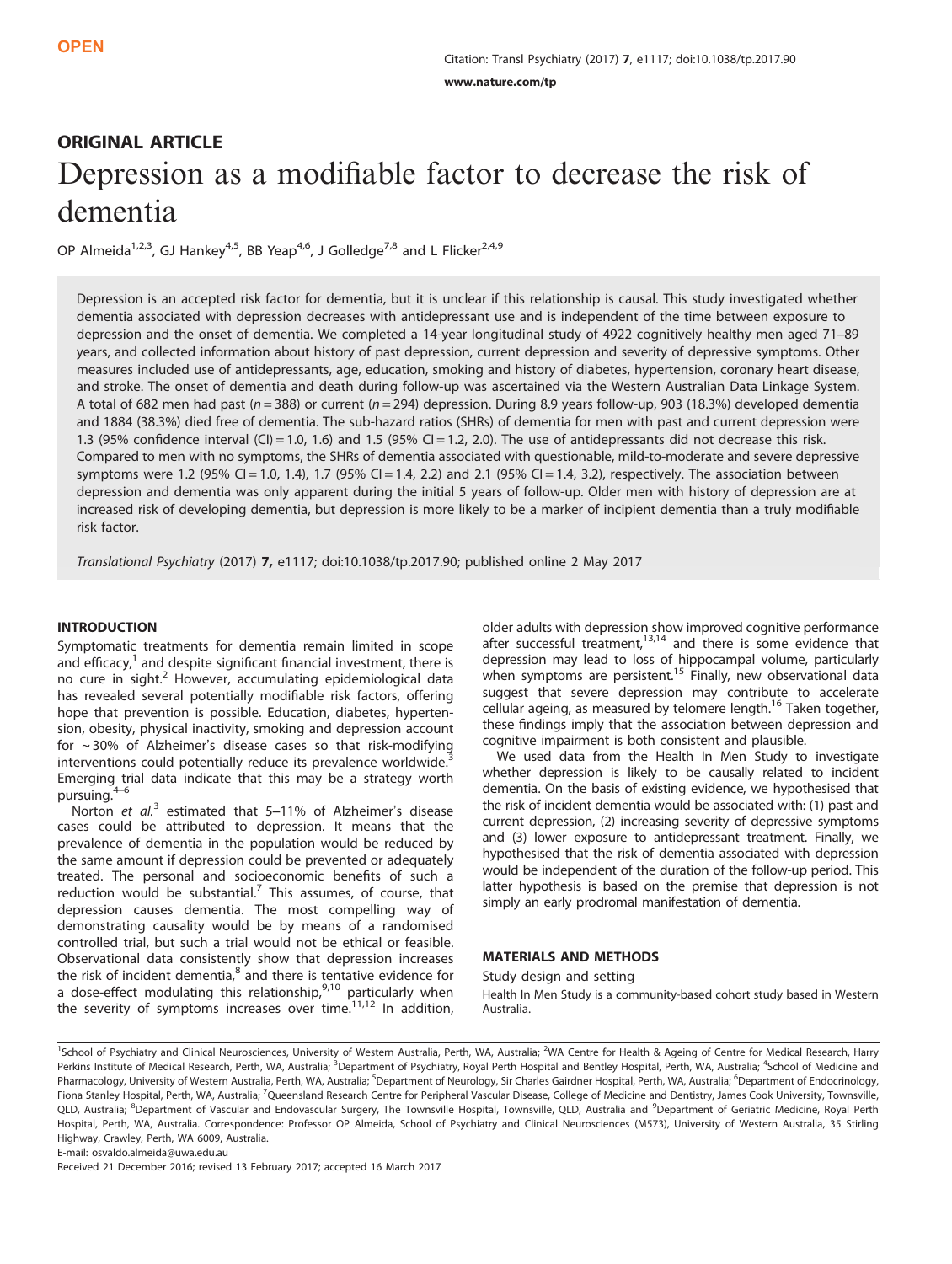#### Participants

We used the Australian Electoral Roll to recruit a sample of 12 203 men aged 65–84 years living in Perth in 1996—voting is compulsory in Australia.[17](#page-4-0) During a second wave of assessments between 2001 and 2004, 5514 participants provided information about depressive symptoms and past history of depression (details below)—592 of them had documented history of dementia (details below) or cognitive impairment (Mini-Mental State Examination score  $<$  24).<sup>[18](#page-4-0)</sup> Hence, the study sample consisted of 4922 men aged 71–89 years who were free of dementia/cognitive impairment. They were followed until the onset of dementia, death or up to 30 June 2015, whichever occurred first.

The study was conducted in accordance with the principles expressed in the Declaration of Helsinki and was approved by the Ethics Committees of the University of Western Australia and of the Department of Health of Western Australia. All men offered written informed consent.

#### Outcome of interest

Dementia was the primary endpoint of the study, and its onset was established through the Western Australian Data Linkage System. Western Australian Data Linkage System brings together data for all health contacts with the hospital system of Western Australia, including emergency departments, elective and non-elective admissions, mental health outpatient services, community aged care services, as well as cancer and death registries.[19](#page-4-0) Each occasion of service triggers the recording of the respective date and associated primary and up to 20 secondary diagnoses, which are coded according to the International Classification of Diseases 10th edition. The following codes indicated the diagnosis of dementia: F00, F01, F02, F03, G30, G31.0, G31.1 and G31.83. We did not examine individual types of dementia because 'unspecified dementia' was the most frequently recorded diagnosis. We used Western Australian Data Linkage System to exclude following up of men with a recorded diagnosis of dementia before 2001–2004, as described above. From 1 January 1979 to the 30 June 1999, the following International Classification of Diseases 9th edition codes were used for the diagnosis of dementia: 290, 294.1, 294.2, 331.0, 331.1, 331.2 and 331.82.

#### Other study measures

At the 2001–2004 assessment, we asked participants whether they had 'ever been treated for an emotional or nervous illness such as depression' (possible answers: yes/no), and considered that past depression was present when men answered in the affirmative. Participants also completed the short version of the Geriatric Depression Scale (GDS-15), and we considered that clinically significant symptoms of depression were present when the total score was 7 or greater.<sup>[20](#page-4-0)</sup> As previously described,<sup>[21](#page-4-0)</sup> participants were also grouped according to the severity of depressive symptoms: none (GDS-15 = 0), questionable (GDS-15 between 1 and 4), mild to moderate (GDS-15 between 5 and 9) and severe (GDS-15 $\geq$ 10).

At this same point in time, participants were asked to provide a complete list of the medications they had been using on a regular basis. All medications were coded according to the Anatomical Therapeutic<br>Chemical Classification System.<sup>[22](#page-4-0)</sup> Code N06A indicates the use of antidepressants. The codes N06AA, N06AB, N06AF and N06AX are the codes used for tricyclic, selective serotonin reuptake inhibitors, monoamine oxidase inhibitors (non-selective) and other antidepressants, respectively.

Participants provided information about their age (in years), date of birth, educational achievement (completed high school vs incomplete high school), smoking (never, past or current) and medical history. In addition, we asked them whether a doctor had ever told them that they had diabetes, hypertension, coronary heart disease or a stroke (yes/no).

#### Statistical analyses

We used the statistical package Stata 14.2 (StataCorp, College Station, TX, USA) to manage and analyse the data. We stratified the study population according to the history of depression (never, past only and current). We examined the distribution of study measures (counts and proportions) for the population and for depression groups, and calculated the odds ratio and respective 95% confidence interval (95% CI) relative to men who had never been depressed. As death was a competing risk of dementia, we used competing risk Cox regression models. The risk estimates are expressed as sub-hazard ratios (SHRs) and 95% CI. We repeated these same analyses by subsequently taking into account the interaction between the depression group and use of antidepressants. We then completed a series of planned analyses to investigate the effect of time of follow-up on the risk of dementia. We did this by limiting the analyses described above to a short ( $<$  5 years), medium (5 to up 10 years) and long ( $\ge$ 10 years) duration of follow-up. We also investigated the SHR of dementia associated with individual groups of antidepressants: selective serotonin reuptake inhibitor, tricyclic, monoamine oxidase inhibitors (non-selective) and others. We calculated crude and adjusted associations—for the latter, we included in the models study measures associated with  $P < 0.1$ . Finally, we calculated the annual rate of dementia per 1000 person-years for men with and without history of past or current depression. Alpha was set at 5% and all tests reported were two-tailed.

Computational codes used in the analysis of the data are available from the corresponding author upon request.

## Sample size

The annual incidence proportion of dementia is about 53 new cases per 1000 persons.<sup>23</sup> Using the Schoenfeld method, we estimated that the study would have 80% power to detect a hazard ratio of 1.3 or greater for a sample of 180 men with current depression and 180 men with past depression. As 38% of the sample died during follow-up, the number of participants with current and past depression would have to be at least 250 each to allow for censoring. The study included 294 men with current depression and 388 with past depression.

### RESULTS

This study included 4922 men free of dementia or clinically significant cognitive impairment. Their mean age was 77.2 years (s.  $d = 3.7$ ), and their characteristics at the start of follow-up are summarised in [Table 1.](#page-2-0)

Participants were followed, on average, for 8.9 years (range: 0.02–14.3 years). During this time, 903 men received the diagnosis of dementia (18.3%) and 1884 died free of dementia (38.3%). The adjusted SHR of dementia among men who had ever been depressed (past or current) was 1.3 (95% CI = 1.2, 1.7), and for men with a past history of depression only was 1.3 (95% CI = 1.0, 1.6) and for men with current depression (with or without past depression) was 1.5 (95% CI = 1.2, 2.0; [Figure 1](#page-2-0)). 302 men (6.1%) were using antidepressants at the time of the assessment. [Figure 2](#page-2-0) shows the SHR of dementia (and respective 95% CI) according to history of depression and antidepressant use. The use of antidepressants did not decrease the risk of dementia ([Figure 2](#page-2-0)). The interaction term between antidepressant use and history of depression did not reach statistical significance  $(P = 0.120)$ . All analyses were adjusted for age, and history of diabetes and stroke (other variables made no significant contribution to the model).

We found that 1081 (22.0%) men had no depressive symptoms, 3171 (64.4%) had questionable symptoms, 509 (10.3%) had mildto-moderate symptoms and 106 (2.1%) had severe symptoms. Fifty-five (1.1%) participants returned missing data for at least one GDS-15 item. Compared with men with no symptoms, the SHRs of dementia were 1.2 (95% CI = 1.0, 1.4), 1.7 (95% CI = 1.4, 2.2) and 2.1 (95%  $Cl = 1.4$ , 3.2) for participants with questionable, mild-tomoderate and severe depressive symptoms. Similarly, the respective adjusted SHRs were 0.2 (95% CI = 0.0, 1.6) for men with no depressive symptoms on antidepressants, 1.1 (95% CI = 0.9, 1.4) for men with questionable depressive symptoms not on antidepressants, 1.4 (95% CI = 0.9, 2.0) for men with questionable depressive symptoms on antidepressants, 1.6 (95% CI = 1.2, 2.1) for men with mild-to-moderate depressive symptoms who were not on antidepressants, 2.5 (95% CI = 1.6, 3.8) for men with mild-to-moderate depressive symptoms on antidepressants, 1.5 (95% CI = 0.9, 2.5) for men with severe depressive symptoms not on antidepressants and 4.8 (95%  $Cl = 2.3$ , 9.8) for men with severe depressive symptoms on antidepressants. The interaction between the severity of depressive symptoms and the use of antidepressants on dementia risk was statistically significant ( $P < 0.05$ ). All analyses

 $\overline{2}$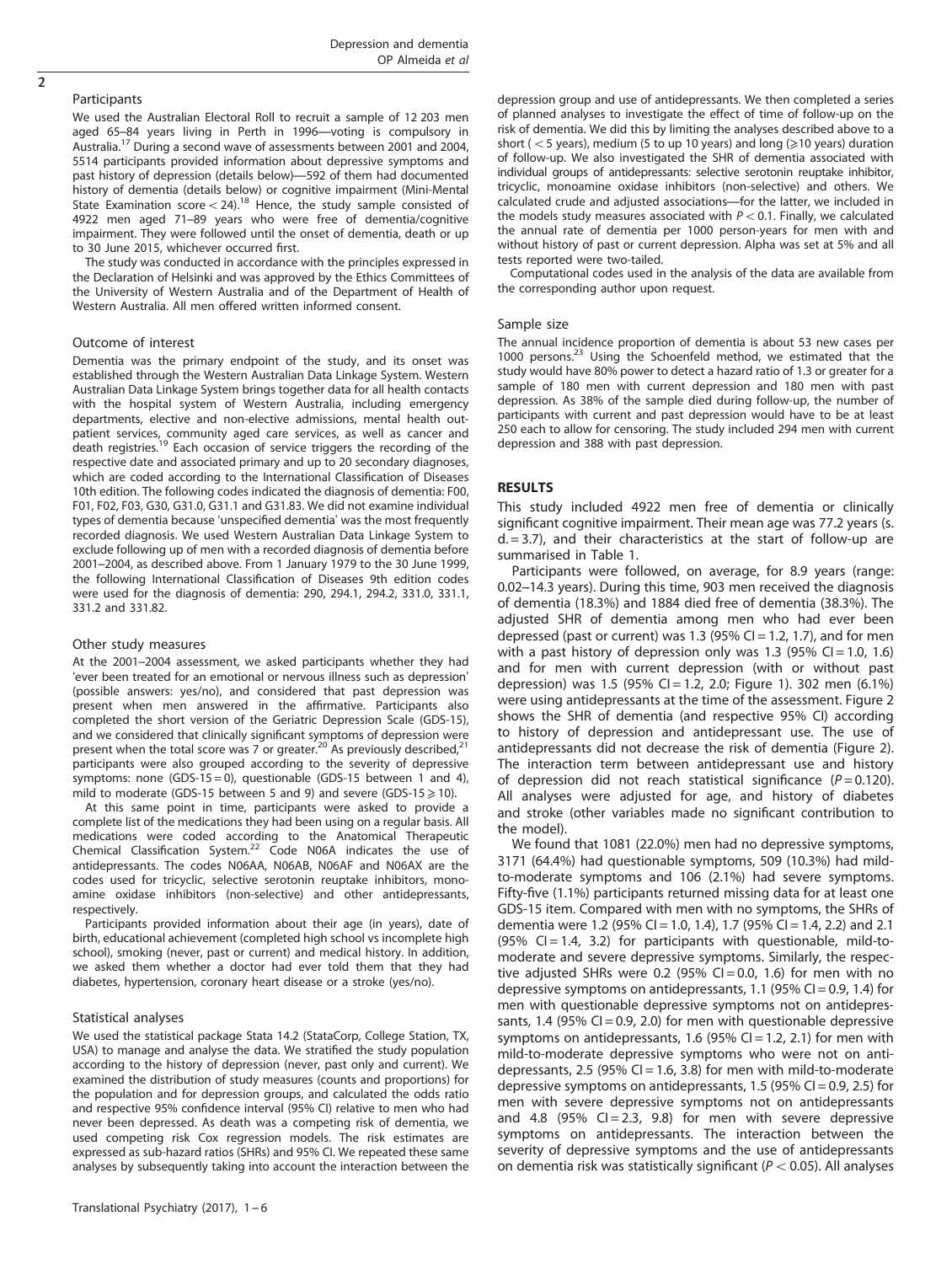<span id="page-2-0"></span>

| Table 1. Sociodemographic and clinical characteristics of older |                                         |                                        | men free of cognitive impairment at the start of the follow-up period according to their history of depression                                         |                                       |                                                 |                                          |                                                 |
|-----------------------------------------------------------------|-----------------------------------------|----------------------------------------|--------------------------------------------------------------------------------------------------------------------------------------------------------|---------------------------------------|-------------------------------------------------|------------------------------------------|-------------------------------------------------|
|                                                                 | (N = 4922), n $(%)$<br>Population       | Ever depressed<br>( $N = 682$ ), n (%) | Ever depressed, OR (95% CI)                                                                                                                            | Past depression<br>(N = 388), n $(%)$ | Past depression, OR (95%                        | Current depression<br>(N = 294), n $(%)$ | Current depression, OR<br>(95% Cl)              |
| Age group (years)<br>$70 - 74$<br>$75 - 79$<br>$80 - 84$        | 738 (35.3)<br>860 (17.5)<br>2120 (43.1) | 222 (32.6)<br>292 (42.8)<br>131 (19.2) | 1 (Reference)<br>1.1(0.9, 1.3)<br>1.2(1.0, 1.5)                                                                                                        | 148(38.2)<br>160 (41.3)<br>64 (16.3)  | 1 (Reference)<br>0.9(0.7, 1.1)<br>0.9(0.7, 1.2) | 74 (25.2)<br>132 (44.9)<br>67 (22.8)     | I (Reference)<br>1.5(1.1, 2.0)<br>1.9(1.3, 2.7) |
| High-school education<br>$\geq 85$                              | 2328 (47.3)<br>204 (4.1)                | 37 (5.4)<br>306 (44.9)                 | 1.5(1.0, 2.2)<br>0.9(0.8, 1.0)                                                                                                                         | 202 (52.1)<br>16(4.1)                 | 1.0(0.6, 1.7)<br>1.2(1.0, 1.5)                  | 104 (35.4)<br>21 (7.1)                   | 2.6(1.5, 4.3)<br>0.6(0.5, 0.8)                  |
| Current<br>Smoking<br>Never<br>Past                             | 605 (32.6)<br>258 (5.3)<br>3055 (62.1)  | 168 (24.6)<br>47 (7.0)<br>467 (68.5)   | 1 (Reference)<br>1.5 (1.3, 1.9)<br>1.9(1.3, 2.7)                                                                                                       | 09 (28.1)<br>258 (66.5)<br>21 (5.4)   | l (Reference)<br>1.3(1.0, 1.7)<br>1.3(0.8, 2.1) | 26 (8.8)<br>209 (71.1)<br>59 (20.1)      | l (Reference)<br>2.0(1.5, 2.6)<br>3.0(1.9, 4.9) |
| Coronary heart disease<br>Hypertension<br><b>Diabetes</b>       | 740 (15.0)<br>527 (31.0)<br>2378 (48.3) | 137(20.1)<br>255 (37.4)<br>379 (55.6)  | 1.5(1.2, 1.9)<br>$1,4$ (1.2, 1.6)<br>1.4 (1.2, 1.6)<br>2.2 (1.8, 2.7)                                                                                  | 65 (16.7)<br>216 (55.7)<br>32 (34.0)  | 1.4(1.1, 1.7)<br>1.2(0.9, 1.6)<br>1.2(1.0, 1.5) | 163 (55.4)<br>72 (24.5)<br>123(41.8)     | 2.0(1.5, 2.6)<br>1.4(1.1, 1.8)<br>1.7(1.3, 2.1) |
| antidepressant<br>Using an<br>Stroke                            | 636 (12.9)<br>302 (6.1)                 | 150 (22.0)<br>201 (29.5)               | 17.1 (13.2, 22.1)                                                                                                                                      | 67 (17.3)<br> 48(38.1)                | 25.3 (19.0, 33.6)<br>1.6(1.2, 2.1)              | 83 (28.2)<br>53 (18.0)                   | 9.0(6.3, 12.9)<br>3.0(2.3, 4.0)                 |
|                                                                 |                                         |                                        | Abbreviations: 95% CI: 95% confidence interval of the odds ratio; OR, odds ratio. Bold print used to highlight statistically significant associations. |                                       |                                                 |                                          |                                                 |



**Figure 1.** The figure shows the proportion of men remaining free of dementia over 14 years according to history of depression at the dementia over 14 years according to history of depression at the start of the follow-up period. The sub-hazard ratios of dementia associated with past and with current depression were 1.4 (95% confidence interval (CI) = 1.1, 1.7) and 1.8 (95% CI = 1.4, 2.3).



**Figure 2.** The figure shows the risk ratio of dementia over a follow-<br>up period of up to 14 years according to history of depression and up period of up to 14 years according to history of depression and exposure to antidepressants at study entry (reference: men with no history of depression who were not using antidepressants). The diamonds show the sub-hazard ratio (SHR) of dementia and the whiskers the 95% con fidence interval of the SHR. Blue and red diamonds show ratios for men not using and using antidepressants, respectively. The presentation was strati fied into no, past and current depression.

were adjusted for age, and history of diabetes and stroke (all other measures made no obvious contribution to the model).

The number of men who developed dementia during the initial 5 years of follow-up was 234, from 5 to 10 years 516 and after 10 years 153. We strati fied the data according to time of follow-up to investigate whether the risk of dementia associated with depression varied according to the duration of the follow-up period ([Figure 3](#page-3-0)). All analyses were adjusted for age, and history of diabetes and stroke.

We then completed a series of post hoc analyses to investigate the contribution of individual antidepressant classes to dementia risk. The independent SHR of dementia associated with antidepressant use was 1.3 (95% CI = 1.0, 1.7). The use of selective serotonin reuptake inhibitors, tricyclics, monoamine oxidase inhibitors (non-selective) and other antidepressants was reported by 127 (2.6%), 132 (2.7%), 8 (0.2%) and 50 (1.0%) men. The SHRs of 3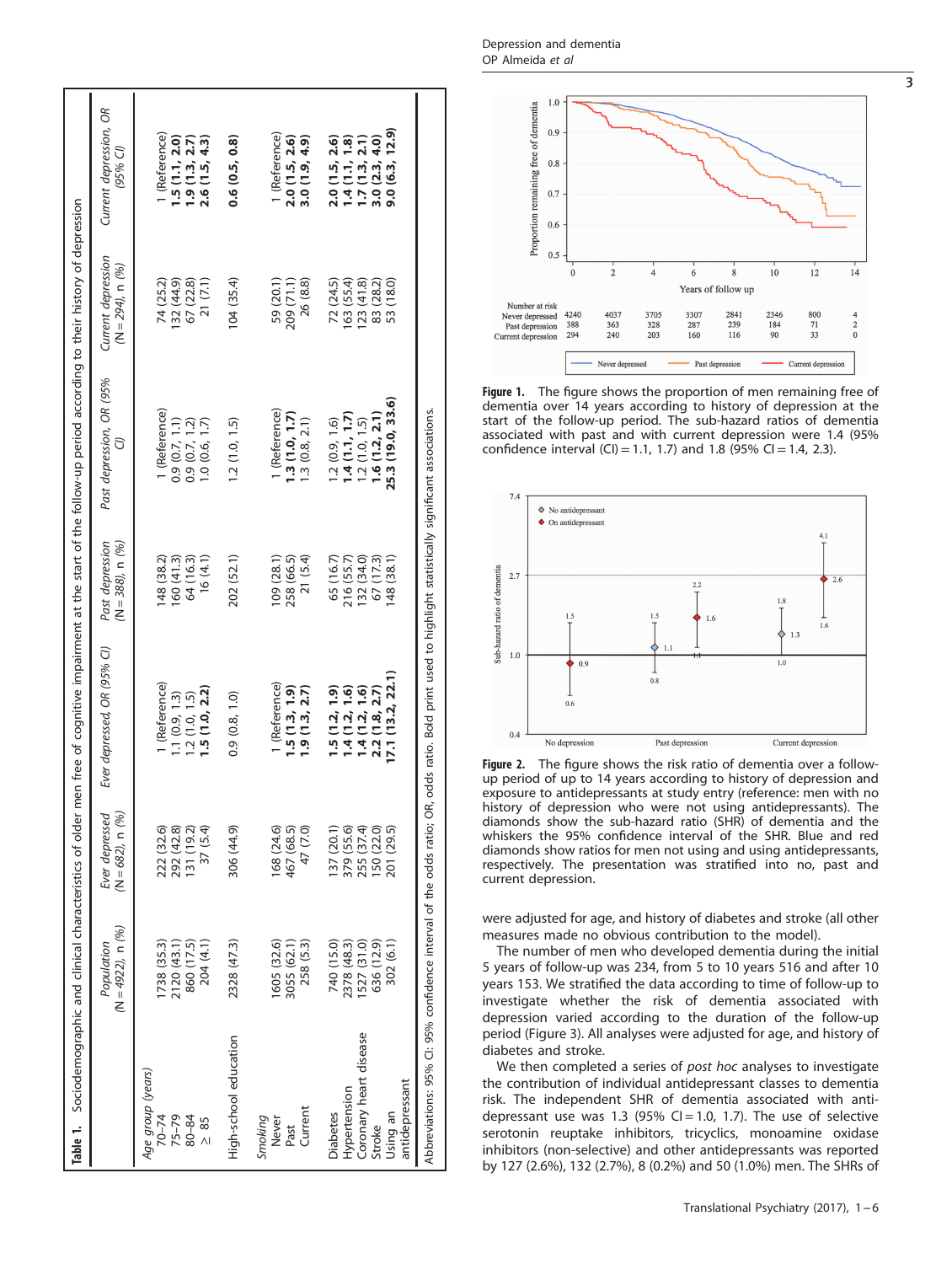

Figure 3. The figure shows the risk ratio of dementia according to time of follow-up ( $\leq 5$ , 5–10 and  $\geq 10$ ). The diamonds show the subhazard ratio of dementia and the whiskers show the 95% confidence interval of the sub-hazard ratio. The blue and red diamonds depict men with past and current depression at study entry, respectively.

dementia associated with the use of selective serotonin reuptake inhibitors, tricyclics, monoamine oxidase inhibitors (non-selective) and other antidepressants were 1.4 (95% CI = 0.8, 2.1), 1.0 (95%  $Cl = 0.7, 1.5$ ), 1.2 (95%  $Cl = 0.3, 5.0$ ) and 2.2 (95%  $Cl = 1.3, 3.8$ ). These analyses were adjusted for age, history of diabetes and stroke, and history of depression (past or current).

The annual rates of dementia per 1000 person-years for men without depression were 3.0 (95% CI = 1.3, 6.5), 5.6 (95% CI = 4.4, 7.2), 17.8 (95% CI = 15.8, 20.1) and 41.1 (95% CI = 37.3, 45.4) for ages 70–75, 75–80, 80–85 and  $>85$  years. Similarly, for men with history of past or current depression, the respective rates were 3.1 (95% CI = 0.4, 22.3), 19.2 (95% CI = 13.5, 27.3), 34.2 (95% CI = 27.0, 43.4) and 47.0 (95% CI = 36.8, 60.1). There were 234 incidence cases of dementia during the first 5 years of follow-up (169 never depressed, 26 with history of past depression and 39 with current depression), 516 between 5 and 10 years (436 never depressed, 48 with history of past depression and 32 with current depression) and 153 after 10 years (133 never depressed, 12 with history of past depression and 8 with current depression).

### **DISCUSSION**

<span id="page-3-0"></span>4

The results of this 14-year longitudinal study of older men confirmed that history of depression is associated with increased risk of incident dementia, and that this risk is particularly high among men with clinically significant symptoms of depression at the start of the follow-up period. We also found that there was a graded association between the severity of depressive symptoms and the risk of dementia, with the risk being more pronounced for men with severe depression. Contrary to our expectations, the use of antidepressants did not decrease the risk of dementia associated with depression. Finally, we found that the association between depression and incident dementia was largely due to cases of dementia accrued during the first 5 years of follow-up, after which the association between depression and incident dementia disappeared.

This project has the merit of having had access to a large and well-characterised cohort of older men and a suitably long followup period to ascertain the onset of dementia. Another important feature of a longitudinal study such as this is that follow-up data were available through Western Australian Data Linkage System for all participants, as the internal and external migratory movement of older Western Australians is negligible.<sup>[24](#page-4-0)</sup> The diagnosis of dementia itself, although not derived from structured clinical, neuropsychological and imaging investigations, included the best available information retrieved from hospital and community services. As the rates of dementia that we observed in our sample were largely consistent with those reported by others using different methods, $25$  we trust that our approach was appropriate to identify most cases of dementia. Nonetheless, we accept that some cases of dementia may have not been detected. If the distribution of these cases was random, some loss of power would have ensued, but not bias. It is conceivable, however, that the detection of cases may have occurred more frequently among men with depression because they come to medical attention more frequently than men without depression<sup>[26](#page-4-0)</sup>—this would have increased the opportunity for the diagnosis of dementia to be established. Such bias could have inflated the number of cases of dementia associated with depression, so that the real association between depression and dementia could be less pronounced than our numbers suggest.

We also acknowledge that our assessment of depression was not based on a gold standard structured clinical interview, but on selfreport and a depression scale. However, both approaches have good face-validity.<sup>20[,27](#page-5-0)</sup> Perhaps, the most obvious limitation of our study design was the lack of information about the onset and recurrence of depressive symptoms and the use of antidepressants during follow-up. A considerable number of depression cases in later life are due to recurrence, but incident cases do occur particularly in people aged in their 80s.<sup>28</sup> Such new false-negative cases of depression would have increased the chance of type II error and, potentially, would have led to an underestimation of the effect size of the association between depression and incident dementia. In addition, the lack of information about the use of medications during follow-up and their use as maintenance therapy creates uncertainty about the potential effect of antidepressants in modifying dementia risk. Confounding by indication is another issue that should be considered, as antidepressants may have been prescribed preferentially to the more severe cases of depression. However, it is helpful to note that only  $\sim$  30% of antidepressant users suffer from depression (past or current),<sup>29</sup> which together with our finding that the use of antidepressants by men without depression had no observable beneficial effect on the risk of dementia, suggest that the overall results of our study are likely to offer an acceptable, although tentative, estimate of risk associated with depression and antidepressant use.

Another potential caveat of the study is the lack of information about the timeline associated with history of past depression. It is conceivable that depression with onset in early or mid-life could contribute to modulate the risk of dementia later in life, whereas depression arising in older age may be more frequently an early manifestation of an underlying neurodegenerative process. As we did not have access to information about the age of onset of symptoms, we cannot be entirely certain that depression with early and late onset do not differ in their relationship with dementia risk.

It is also important to consider the issue of bias associated with competing risks. When assessing an event that occurs late in life (such as dementia), $25$  premature death will remove from the sample people who could have developed dementia later, if they had survived. This may be particularly important in this case, as people with depression die earlier than those without.<sup>[21](#page-4-0)</sup> The early censoring of older men with depression could have led to a biased lower risk of dementia among older men with history of depression. For this reason, and in contrast with previous studies, $8$  we used a competing risk Cox regression model that took into account the competing risk of death and the potential confounding associated with the overlapping risk factors for depression and dementia[.3](#page-4-0)[,30](#page-5-0) This approach to the analysis of the data enhances our confidence that our findings are most likely valid, although they are limited to men and cannot be generalised to women. Furthermore, we concede that some unmeasured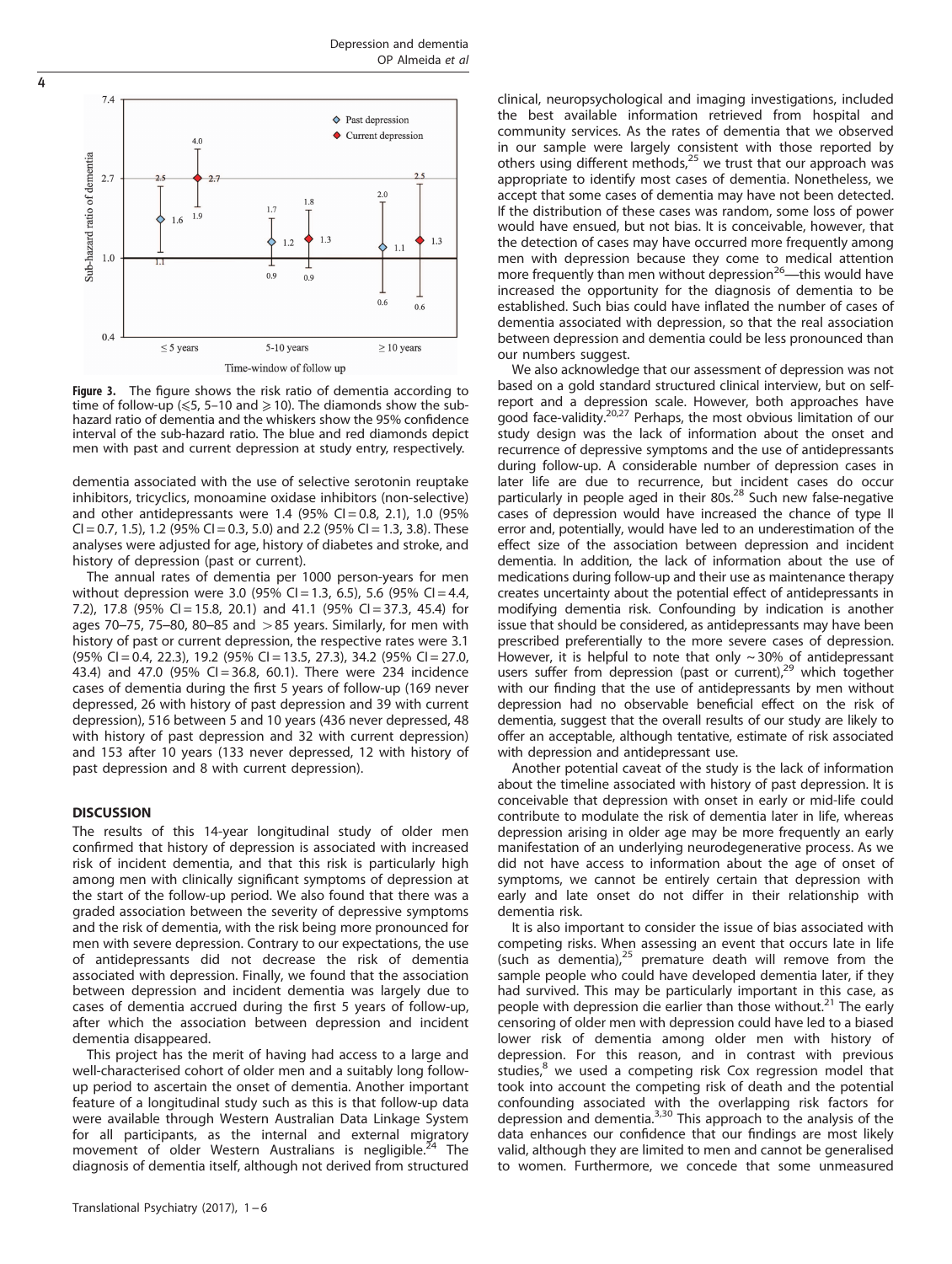<span id="page-4-0"></span>factors, such as apolipoprotein E genotype and lipids, were not taken into account in our analyses, although findings from other relevant studies are consistent with ours.<sup>11,12[,31](#page-5-0)</sup>

Like previous studies, $8$  we found that history of past or current depression increased the risk of dementia, but this relationship is unlikely to be causal. Treatment with antidepressants, despite less than ideal efficacy,[32,33](#page-5-0) would have been expected to reduce the risk of dementia associated with depression—that did not occur. Moreover, the association between depression and dementia was limited to the first few years of follow-up, suggesting that depression may represent a prodromal manifestation of dementia rather than one of its causes. Data from the Rotterdam Study are consistent with this interpretation: 4393 older adults (mean age 73 years) were followed for up to 13.7 years for incident dementia, which was diagnosed according to the Diagnostic and Statistical Manual for Mental Disorders 3rd edition revised criteria.<sup>[34](#page-5-0)</sup> They found that 13% of them developed dementia and that depression increased the hazard of dementia by  $\sim$  20% by 2 and 5 years, but not beyond that time point.<sup>[34](#page-5-0)</sup> In fact, depressive symptoms are common antecedents of several neurodegenerative disorders $35,36$ and could be seen as an early non-specific behavioural manifestation of a brain under physiological stress. If that is the case, depression in later life may be better understood, at least in some cases, as an early sign of dementia rather than a factor that can be potentially modified to decrease future risk. There is evidence from longitudinal studies of depression that this may indeed be the case.<sup>13,14</sup> However, our data cannot dismiss the possibility that depressive disorder with onset in earlier life may be a potentially modifiable risk factor for dementia.

In conclusion, our findings indicate that older men with the history of depression are at increased risk of developing dementia, although depression in later life is more likely to be a marker of incipient dementia than a truly modifiable risk factor. Older people with depression may be better viewed as potential targets of indicated prevention strategies,[37](#page-5-0) rather like people with mild cognitive impairment.

# CONFLICT OF INTEREST

The authors declare no conflict of interest.

## ACKNOWLEDGMENTS

We thank study participants for their generous contribution. The Health In Men Study has been funded by the following competitive project grants from the National Health and Medical Research Council of Australia: 279408, 379600, 403963, 513823, 540403, 540504, 540405, 634492, 1021416, 1045710 and 1060557.

## DISCLAIMER

The sponsors had no role in the design and conduct of the study; collection, management, analysis and interpretation of the data; or preparation, review or approval of the manuscript.

#### AUTHOR CONTRIBUTIONS

OPA conceived and designed the experiments, which were performed by all authors. All authors contributed to obtain funding for this project. OPA analysed the data and drafted the manuscript. All authors edited the manuscript for important intellectual content and approved its submission to the journal. OPA acts as the guarantor of the data reported in this manuscript.

#### REFERENCES

1 Tan CC, Yu JT, Wang HF, Tan MS, Meng XF, Wang C et al. Efficacy and safety of donepezil, galantamine, rivastigmine, and memantine for the treatment of Alzheimer's disease: a systematic review and meta-analysis. J Alzheimers Dis 2014; 41: 615–631.

- 2 Salomone S, Caraci F, Leggio GM, Fedotova J, Drago F. New pharmacological strategies for treatment of Alzheimer's disease: focus on disease modifying drugs. Br J Clin Pharmacol 2012; 73: 504-517.
- 3 Norton S, Matthews FE, Barnes DE, Yaffe K, Brayne C. Potential for primary prevention of Alzheimer's disease: an analysis of population-based data. Lancet Neurol 2014; 13: 788–794.
- 4 Lautenschlager NT, Cox KL, Flicker L, Foster JK, van Bockxmeer FM, Xiao J et al. Effect of physical activity on cognitive function in older adults at risk for Alzheimer disease: a randomized trial. JAMA 2008; 300: 1027–1037.
- 5 Ngandu T, Lehtisalo J, Solomon A, Levalahti E, Ahtiluoto S, Antikainen R et al. A 2 year multidomain intervention of diet, exercise, cognitive training, and vascular risk monitoring versus control to prevent cognitive decline in at-risk elderly people (FINGER): a randomised controlled trial. Lancet 2015; 385: 2255–2263.
- 6 Moll van Charante EP, Richard E, Eurelings LS, van Dalen JW, Ligthart SA, van Bussel EF et al. Effectiveness of a 6-year multidomain vascular care intervention to prevent dementia (preDIVA): a cluster-randomised controlled trial. Lancet 2016; 388: 797–805.
- 7 Prince M, Wilmo A, Guerchet M, Ali G, Wu Y, Prina M World Alzheimer Report 2015: the Global Impact of Dementia: an Analysis of Prevalence, Incidence, Cost and Trends. Alzheimer's Disease International: London, 2015.
- 8 Diniz BS, Butters MA, Albert SM, Dew MA, Reynolds CF 3rd. Late-life depression and risk of vascular dementia and Alzheimer's disease: systematic review and meta-analysis of community-based cohort studies. Br J Psychiatry 2013; 202: 329–335.
- 9 Gracia-Garcia P, de-la-Camara C, Santabarbara J, Lopez-Anton R, Quintanilla MA, Ventura T et al. Depression and incident Alzheimer disease: the impact of disease severity. Am J Geriatr Psychiatry 2015: 23: 119-129.
- 10 Zeki Al Hazzouri A, Vittinghoff E, Byers A, Covinsky K, Blazer D, Diem S et al. Longterm cumulative depressive symptom burden and risk of cognitive decline and dementia among very old women. J Gerontol A Biol Sci Med Sci 2014; 69: 595-601.
- 11 Mirza SS, Wolters FJ, Swanson SA, Koudstaal PJ, Hofman A, Tiemeier H et al. 10year trajectories of depressive symptoms and risk of dementia: a populationbased study. Lancet Psychiatry 2016; 3: 628–635.
- 12 Kaup AR, Byers AL, Falvey C, Simonsick EM, Satterfield S, Ayonayon HN et al. Trajectories of depressive symptoms in older adults and risk of dementia. JAMA Psychiatry 2016; 73: 525–531.
- 13 Butters MA, Becker JT, Nebes RD, Zmuda MD, Mulsant BH, Pollock BG et al. Changes in cognitive functioning following treatment of late-life depression. Am J Psychiatry 2000; 157: 1949–1954.
- 14 Beats BC, Sahakian BJ, Levy R. Cognitive performance in tests sensitive to frontal lobe dysfunction in the elderly depressed. Psychol Med 1996; 26: 591–603.
- 15 Taylor WD, McQuoid DR, Payne ME, Zannas AS, MacFall JR, Steffens DC. Hippocampus atrophy and the longitudinal course of late-life depression. Am J Geriatr Psychiatry 2014; 22: 1504–1512.
- 16 Verhoeven JE, Revesz D, Epel ES, Lin J, Wolkowitz OM, Penninx BW. Major depressive disorder and accelerated cellular aging: results from a large psychiatric cohort study. Mol Psychiatry 2014; 19: 895–901.
- 17 Norman PE, Flicker L, Almeida OP, Hankey GJ, Hyde Z, Jamrozik K. Cohort Profile: The Health In Men Study (HIMS). Int J Epidemiol 2009; 38: 48-52.
- 18 Crum RM, Anthony JC, Bassett SS, Folstein MF. Population-based norms for the Mini-Mental State Examination by age and educational level. JAMA 1993; 269: 2386–2391.
- 19 Holman CD, Bass AJ, Rosman DL, Smith MB, Semmens JB, Glasson EJ et al. A decade of data linkage in Western Australia: strategic design, applications and benefits of the WA data linkage system. Aust Health Rev 2008; 32: 766–777.
- 20 Almeida OP, Almeida SA. Short versions of the geriatric depression scale: a study of their validity for the diagnosis of a major depressive episode according to ICD-10 and DSM-IV. Int J Geriatr Psychiatry 1999; 14: 858–865.
- 21 Almeida OP, Alfonso H, Hankey GJ, Flicker L. Depression, antidepressant use and mortality in later life: the Health In Men Study. PLoS ONE 2010; 5: e11266.
- 22 WHO Collaborating Centre for Drug Statistics Methodology. Guidelines for ATC Classification and DDD Assignment 2013. WHO Collaborating Centre for Drug Statistics Methodology: Oslo, Norway, 2012.
- 23 Fiest KM, Jette N, Roberts JI, Maxwell CJ, Smith EE, Black SE et al. The Prevalence and Incidence of Dementia: a Systematic Review and Meta-analysis. Can J Neurol Sci 2016; **43** Suppl 1: S3-S50.
- 24 ABS. 3412.0 Migration, Australia, 2013-14. Australian Bureau of Statistics: Canberra, 2015.
- 25 Matthews FE, Stephan BC, Robinson L, Jagger C, Barnes LE, Arthur A et al. A two decade dementia incidence comparison from the Cognitive Function and Ageing Studies I and II. Nat Commun 2016; 7: 11398.
- 26 Prina AM, Huisman M, Yeap BB, Hankey GJ, Flicker L, Brayne C et al. Association between depression and hospital outcomes among older men. CMAJ 2013; 185: 117–123.